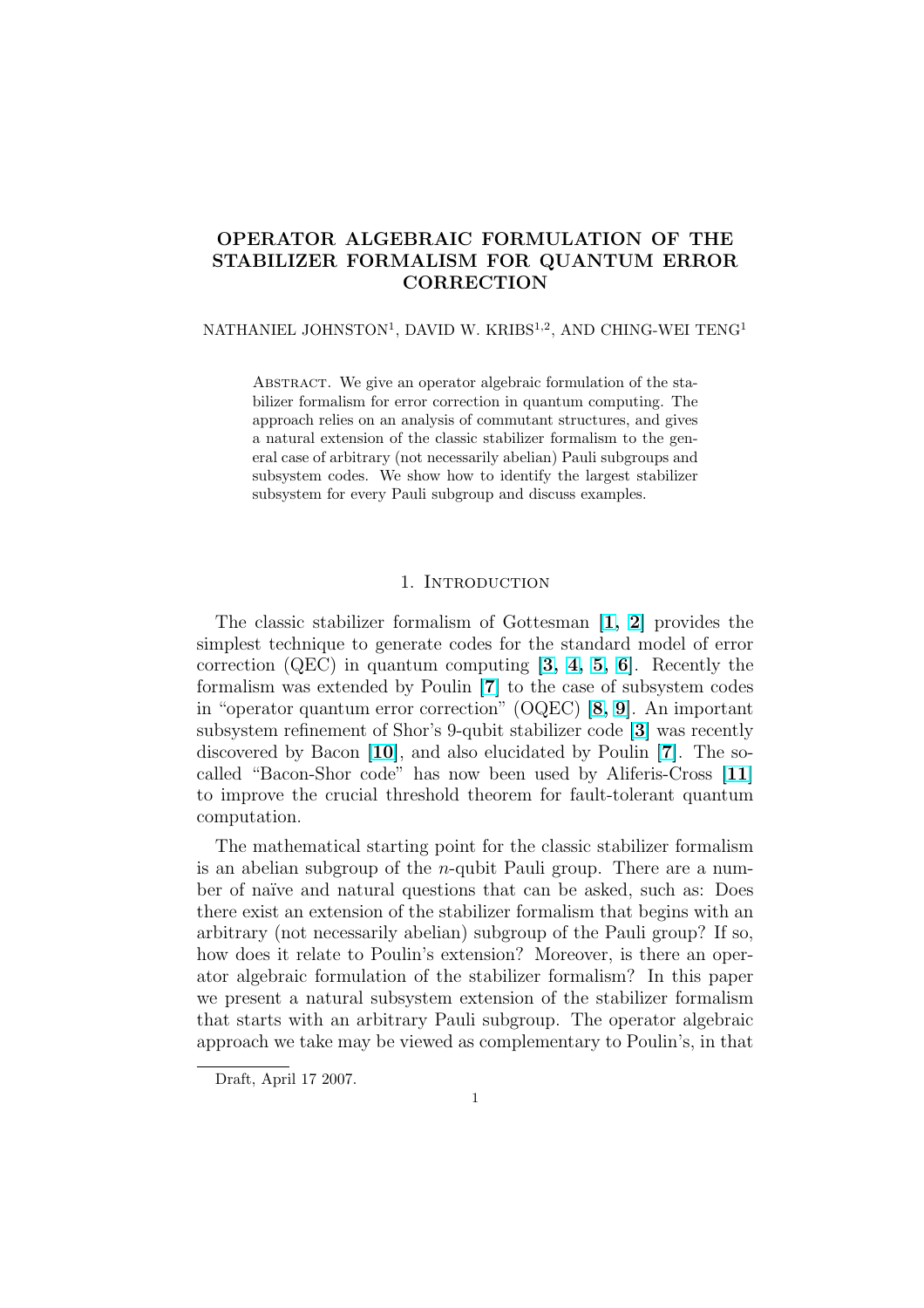the same subsystem codes are obtained from a different perspective. In particular, we argue that this affirms the subsystem generalization of [7] is indeed the "right" generalization of the stabilizer formalism to arbitrary Pauli subgroups. Intuitively, the approach allows the "gauge freedom" of stabilizer subsystem codes to be injected at an earlier stage in the process. Formally, stabilizer subsystems are obtained via the op[era](#page-12-0)tor commutant structure of Pauli subgroups.

The operator algebra approach has the advantage that it yields a simple way to generate stabilizer subsystem codes. However, it has the drawback that more complicated Pauli groups must be considered throughout the analysis in contrast to the original formulation. Nevertheless, we derive a conceptual technique to identify the largest stabilizer subsystem of a Pauli subgroup in terms of the structure of its largest abelian subgroup. We also discuss examples.

Our goals in presenting this article are two-fold: We feel that the quantum computing community will benefit from having this complementary perspective on the stabilizer formalism. Moreover, we believe the perspective is an inviting one for mathematicians, and in particular for those in operator algebras and representation theory. For these reasons the article has been written with an introductory flavour.

### 2. Error Correction and Operator Algebras

Noise in the context of quantum computing is modelled by completely positive trace-preserving maps (i.e., quantum operations), and in QEC error-correcting codes take the form of subspaces [12]. Quantum codes form linearly closed sets since, in contrast to classical computing, linear combinations of code words are physically viable (corresponding to superpositions of classical states). For experi[men](#page-12-0)tal reasons we primarily focus on finite-dimensional Hilbert space  $\mathcal{H} = \mathcal{H}^V$ , representing a quantum system  $V$  with finitely many degrees of freedom. Thus a noise model  $\mathcal{E} : \mathcal{B}(\mathcal{H}) \to \mathcal{B}(\mathcal{H})$  is determined by a set of *error operators*  ${E_a}$  on H such that  ${\mathcal{E}}(\sigma) = \sum_a E_a \sigma E_a^{\dagger}$  for all  $\sigma \in \mathcal{B}(\mathcal{H})$ . As a convenience we write  $\mathcal{E} = \{E_a\}.$ 

More generally, quantum information can be encoded into subsystems of H. A quantum system B represented on a Hilbert space  $\mathcal{H}^B$ is a *subsystem* of  $H$  if there is another quantum system  $A$  such that  $\mathcal{H} = (\mathcal{H}^A \otimes \mathcal{H}^B) \oplus (\mathcal{H}^A \otimes \mathcal{H}^B)^{\perp}$ . We shall regard  $\mathcal{H}^B$  as containing the encoded states for transmission, and  $\mathcal{H}^A$  as the associated ancilla.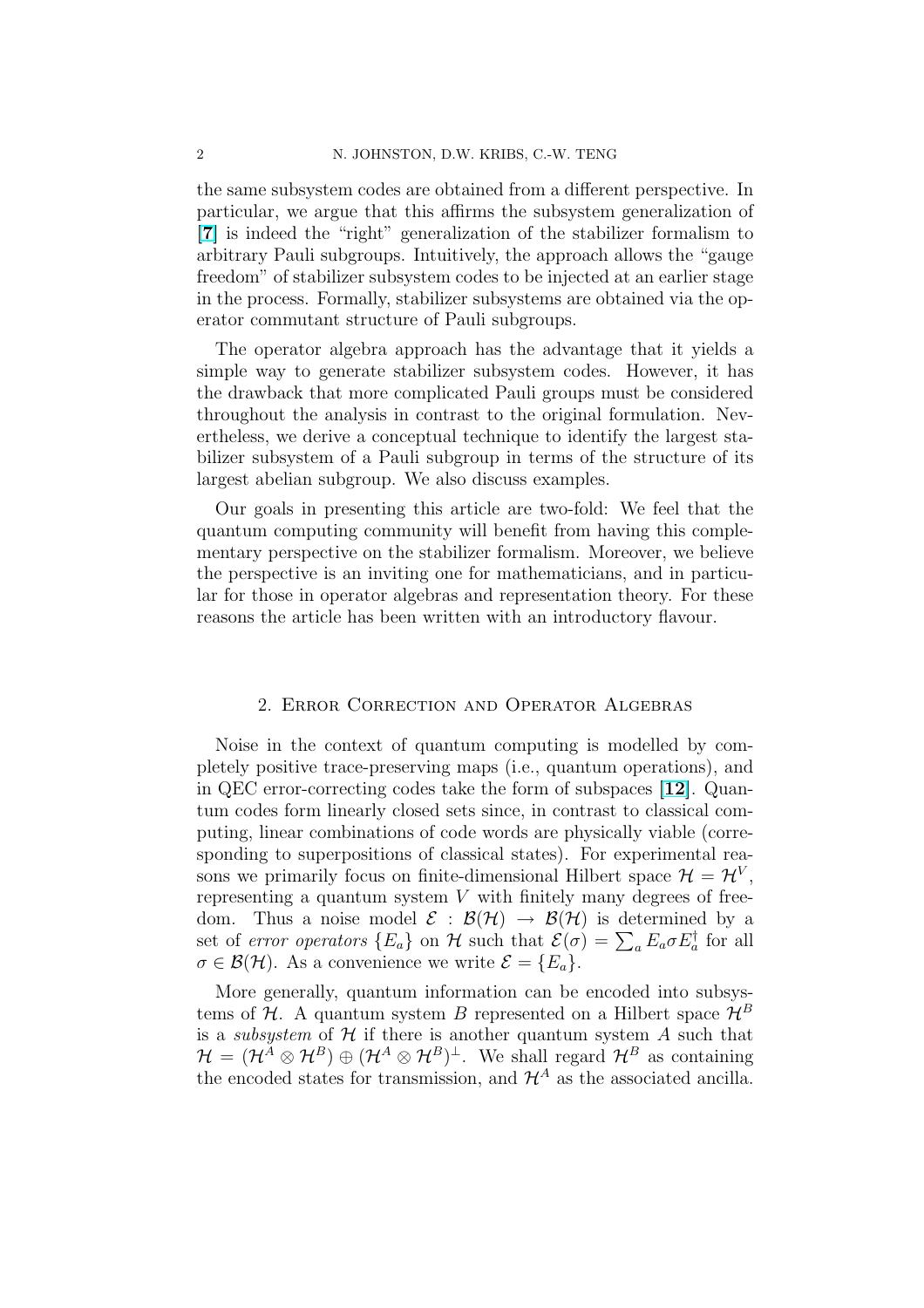<span id="page-2-0"></span>Thus, *B* is called a "subsystem code". Observe that the case of subspace codes is captured when dim  $A = 1$ . We are of course only interested in cases for which dim  $B \geq 2$ , as  $\mathcal{H}^B$  encodes log(dim B) logical qubits in general.

**Definition 2.1.** A subsystem code B is correctable for a noise map  $\mathcal{E}$ if there is a quantum operation  $\mathcal{R}: \mathcal{B}(\mathcal{H}) \to \mathcal{B}(\mathcal{H})$  such that  $\forall \sigma^A \in$  $\mathcal{B}(\mathcal{H}^A), \ \forall \sigma^B \in \mathcal{B}(\mathcal{H}^B), \ \exists \tau^A \in \mathcal{B}(\mathcal{H}^A)$ :

(1) 
$$
(\mathcal{R} \circ \mathcal{E})(\sigma^A \otimes \sigma^B) = \tau^A \otimes \sigma^B.
$$

This is the definition from  $[8, 9]$  of an OQEC error-correcting subsystem. A correctable subspace code in QEC is captured when dim  $A = 1$ . It is important to note that an operation  $\mathcal R$  which corrects  $B$  for a noise map  $\mathcal{E} = \{E_a\}$ , also corrects B for all noise models whose error operators are linear combinations [of th](#page-12-0)e  $E_a$ .

If B is a correctable subsystem for  $\mathcal{E}$ , then observe that the C<sup>\*</sup>algebra  $\mathcal{A}_B = I^A \otimes \mathcal{B}(\mathcal{H}^B)$  is perfectly correctable for  $\mathcal{E}$ . Indeed, if Eq. (1) is satisfied, then there is a  $\tau^A$  (which only depends on  $I^A$  and  $\mathcal{E}$ ) such that  $(\mathcal{R} \circ \mathcal{E})(I^A \otimes \sigma^B) = \tau^A \otimes \sigma^B$  for all  $\sigma^B \in \mathcal{B}(\mathcal{H}^B)$ . We can define an operation  $\mathcal{R}'$  that simply fixes  $\sigma^B$  and depolarizes the A subsystem, in particular mapping  $\tau^A$  to  $I^A$ . Then we have  $((\mathcal{R}' \circ \mathcal{R}) \circ \mathcal{E})(\sigma) = \sigma$  for all  $\sigma \in A_B$ . Hence, correctability of a subsystem B implies the algebra  $\mathcal{A}_B$  is perfectly correctable. In fact, as proved in [9], the converse is true.

**Proposition 2.2.** A subsystem B is correctable for  $\mathcal{E}$  if and only if the algebra  $\mathcal{A}_B$  is perfectly correctable for  $\mathcal{E}.$ 

Thus, the basic framework for quantum error correction can be formulated in operator algebraic language. The operator algebra perspective has recently been used in [13] as part of a generalization of the entire framework to arbitrary finite-dimensional C<sup>∗</sup> -algebras and the correction of hybrid classical and quantum information.

The following result from [8, [9,](#page-12-0) 14] gives testable conditions for correction of a subsystem in terms of the error operators. Here we have added the operator algebraic condition (iii).

**Theorem 2.3.** The following [co](#page-12-0)n[dit](#page-12-0)i[ons](#page-12-0) are equivalent for a subsystem B and noise map  $\mathcal{E} = \{E_a\}$ :

(i) B is correctable for  $\mathcal{E}.$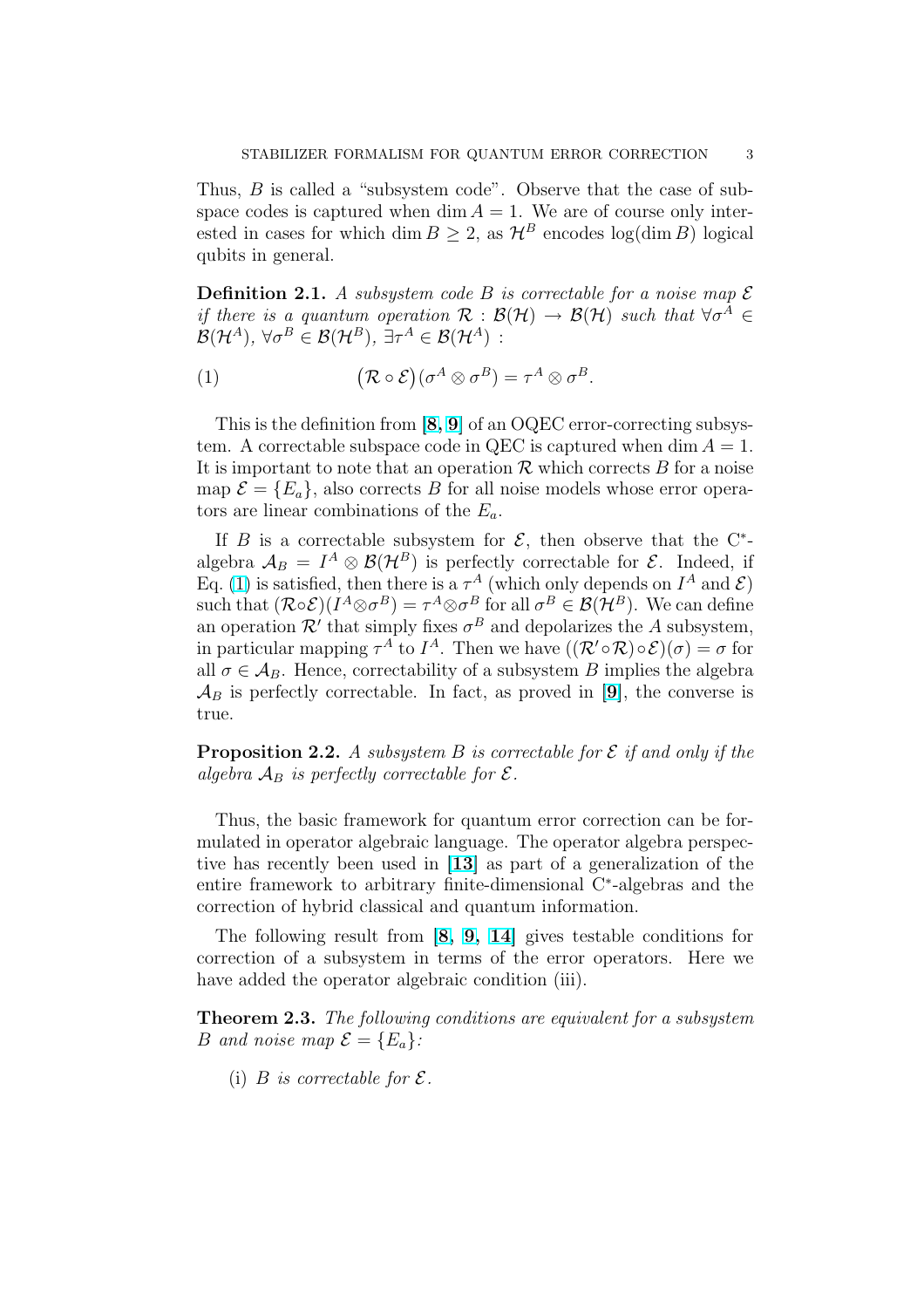(ii) Let  $P_{AB} = I^A \otimes I^B$ . For all a, b, there is an operator  $F_{ab} \in$  $\mathcal{B}(\mathcal{H}^A)$  such that

(2) 
$$
P_{AB} E_b^{\dagger} E_a P_{AB} = F_{ab} \otimes I^B.
$$

(iii) For all a,b, the operator  $P_{AB}E_{b}^{\dagger}E_{a}P_{AB}$  belongs to the compressed commutant  $P_{AB}(I^A\otimes\mathcal{B}(\mathcal{H}^B))'P_{AB}$ .

#### 3. Stabilizer Formalism For Pauli Subgroups

We begin with a brief description of the framework for the classic (subspace) stabilizer formalism, emphasizing an operator commutant perspective, and then segue into the subsystem generalization.

Given a positive integer  $n \geq 1$ , consider *n*-qubit Hilbert space  $\mathcal{H} =$  $\mathbb{C}^{2^n} = (\mathbb{C}^2)^{\otimes n}$ . A fixed basis  $\{|0\rangle, |1\rangle\}$  for  $\mathbb{C}^2$  yields a "computational" basis" for H with elements  $|i_1i_2\cdots i_n\rangle = |i_1\rangle \otimes |i_2\rangle \otimes \cdots \otimes |i_n\rangle$  such that  $i_j = 0$  or 1. The unitary Pauli operators on  $\mathbb{C}^2$  have matrix representations in the basis  $\{|0\rangle, |1\rangle\}$  given by

(3) 
$$
X = \begin{pmatrix} 0 & 1 \\ 1 & 0 \end{pmatrix}, \qquad Y = \begin{pmatrix} 0 & -i \\ i & 0 \end{pmatrix}, \qquad Z = \begin{pmatrix} 1 & 0 \\ 0 & -1 \end{pmatrix}.
$$

Let  $I_2$  be the identity operator on  $\mathbb{C}^2$ . Any operator X on  $\mathbb{C}^2$  defines operators on H denoted by  $X_1, \ldots, X_n$ , where  $X_1 = X \otimes I_2 \otimes \ldots \otimes I_2$ , etc. For simplicity we shall sometimes write  $XI \cdots I$  for such an operator. The *n*-qubit Pauli group  $\mathcal{P}_n$  is the subgroup of the unitary group on H generated by  $X_j$ ,  $Y_j$ ,  $Z_j$ ,  $j = 1, ..., n$ , and the scalar matrix iI, and it plays a central role in quantum computing. In the context of quantum error correction operators inside  $\mathcal{P}_n$  are interpreted as errors. For instance,  $X$  corresponds to the natural extension of the classical bit flip error to the quantum case. See [17] for a more complete discussion.

Let S be an abelian subgroup of the Pauli group  $\mathcal{P}_n$  for which there exists a common multidimensional eigenspace  $\mathcal{V}_S$ . Because of the symmetries involved, without loss of [gene](#page-13-0)rality we may assume that  $\mathcal{V}_S$ is an eigenvalue-1 eigenspace for elements of S; that is,  $M|\psi\rangle = |\psi\rangle$  $\forall M \in S, \forall |\psi\rangle \in \mathcal{V}_S$ . In quantum computing, such subspaces are often called "decoherence-free subspaces" [12]. As elements of  $\mathcal{P}_n$  either commute or anti-commute, it follows that  $-I \notin S$ , and so as a convenience we assume S is generated by  $Z_1, \ldots, Z_k$  for some  $k \geq 1$ . The subspace  $\mathcal{V}_S$  is a quantum code that encodes log  $\mathcal{V}_S$  logical qubits. The code is correctable, in the sense of QEC, [for](#page-12-0) errors belonging to either S or the complement of the centralizer of S inside  $\mathcal{P}_n$  [2, 17].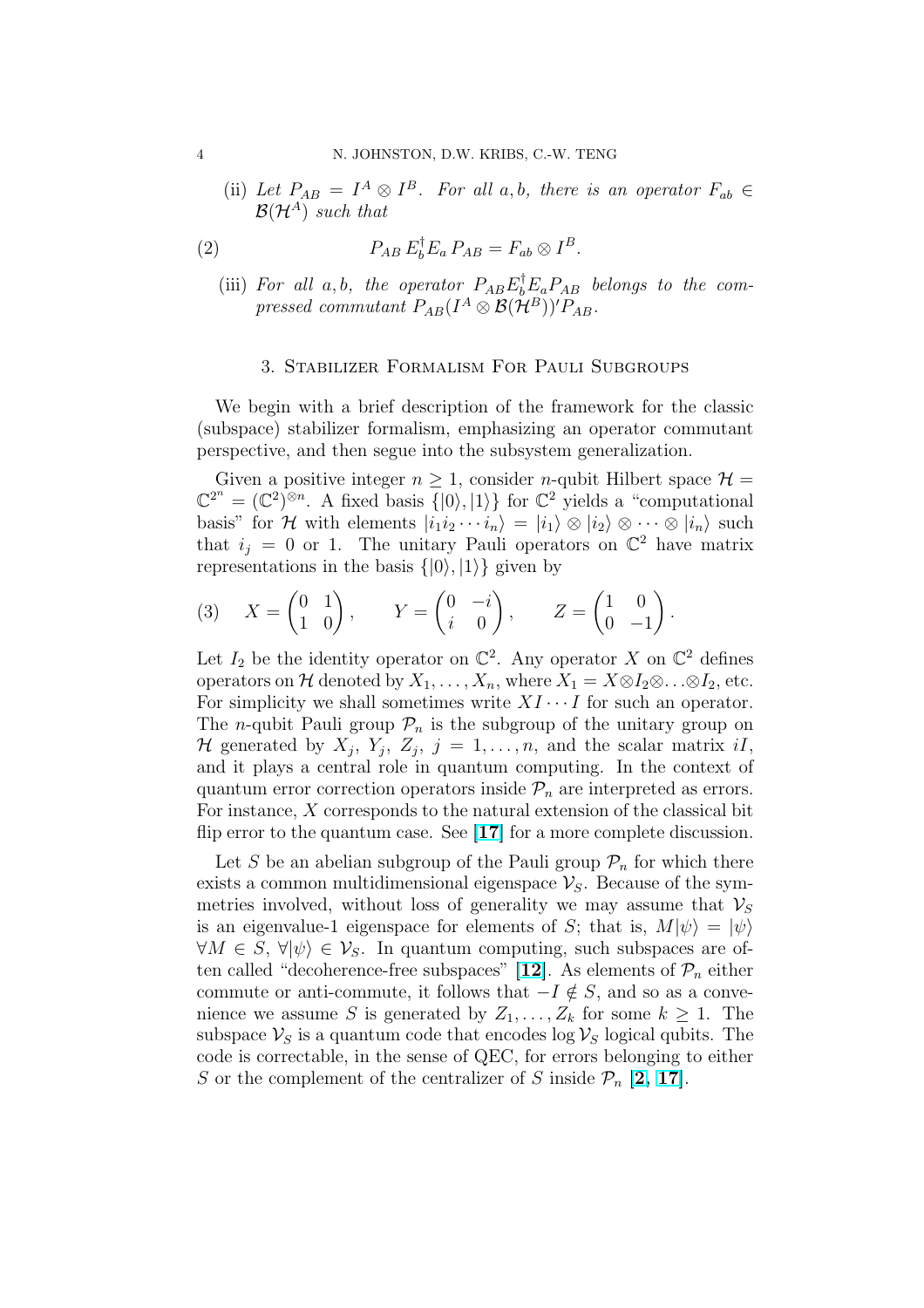<span id="page-4-0"></span>The focus on abelian subgroups of  $\mathcal{P}_n$  in the context of the QEC case is, in retrospect, no accident. Such subgroups typically do have joint eigenspaces. In fact, if S is generated by  $n - k$  independent elements, say  $Z_1, \ldots, Z_{n-k}$  for instance, then  $\mathcal{V}_S$  is 2<sup>k</sup>-dimensional and encodes k logical qubits. Indeed, it is spanned by the vectors  $\{|0\rangle^{\otimes n-k}|i_1 \cdots i_k\rangle$ :  $i_j = 0, 1$ . On the other hand, this is not the case for non-abelian subgroups of  $\mathcal{P}_n$ . In particular, any Pauli group that contains two elements which anti-commute also contains  $-I$ , and thus has no joint eigenvalue-1 space. In fact, a non-abelian Pauli group has no non-trivial joint eigenspaces.

An attempt to extend the stabilizer formalism to the case of arbitrary (not necessarily abelian) Pauli groups naturally leads one to subsystem codes. The first step is to recognize how the subspace case arises from a different perspective. The commutant  $S'$  of a set of operators  $S$  is defined as the set of operators that commute with each element of S. In the case of a Pauli group, this set forms a  $C<sup>*</sup>$ -algebra that induces a decomposition of H as  $\mathcal{H} = \bigoplus_k (\mathcal{H}^{A_k} \otimes \mathcal{H}^{B_k})$  such that with respect to this decomposition the operators of  $S'$  take the form

(4) 
$$
S' = \bigoplus_{k} \left( I^{A_k} \otimes \mathcal{B}(\mathcal{H}^{B_k}) \right),
$$

and hence elements of S belong to

(5) 
$$
S \subseteq S'' = \mathrm{Alg}\{S\} = \bigoplus_{k} \left(\mathcal{B}(\mathcal{H}^{A_k}) \otimes I^{B_k}\right).
$$

We shall write  $\mathcal{M}_m \otimes I_n$  for  $\mathcal{B}(\mathcal{H}^A) \otimes I^B$ , where dim  $A = m$  and dim  $B =$ n, when an orthonormal basis for  $\mathcal{H}^A \otimes \mathcal{H}^B$  has been identified that yields this matrix form. The commutant of a set of operators may be computed directly, and there is computational software available for this purpose.

Now consider an abelian subgroup S of  $\mathcal{P}_n$  as above, with joint stabilizer space  $\mathcal{V}_S$ . As  $M = M^{\dagger} \ \forall M \in S$ , we have  $M|\psi\rangle = |\psi\rangle = M^{\dagger}|\psi\rangle$  $\forall |\psi\rangle \in \mathcal{V}_S$ . Thus,

(6) 
$$
M|\psi\rangle\langle\phi| = |\psi\rangle\langle\phi| = |\psi\rangle(M^{\dagger}|\phi\rangle)^{\dagger} = |\psi\rangle\langle\phi|M.
$$

It follows that the algebra  $\mathcal{B}(\mathcal{V}_S)$  is contained in S'. Hence, stabilizer subspace codes for S can be obtained through an analysis of the  $commutant S'$ . Moreover, the Spectral Theorem and its associated functional calculus can be applied jointly to the elements of  $S$  to show that the commutant structure of  $S'$  is entirely determined by such subspaces; that is, dim  $A_k = 1$  for all k in Eq. (4). In particular, there is no genuine subsystem structure induced on the system Hilbert space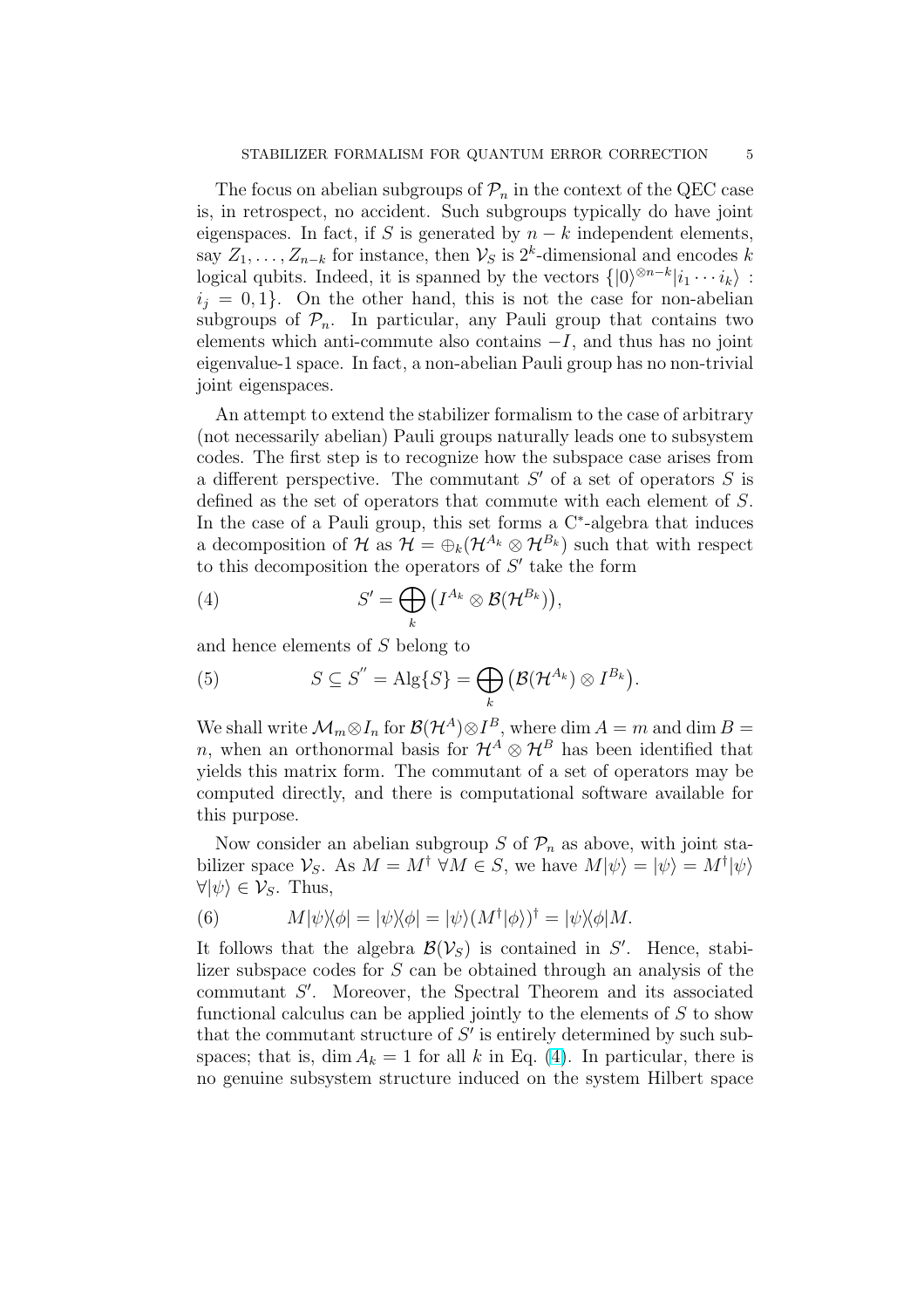$\mathcal H$  from this commutant, there is only a subspace splitting of  $\mathcal H$ . This scenario is exclusive to the case of abelian subgroups.

On the other hand, consider a non-abelian subgroup S of  $\mathcal{P}_n$ . In this case the commutant  $S'$  still has the general form given in Eq. (4), but now there will be k such that dim  $A_k > 1$ , and thus we have bona fide subsystems. The discussion below motivates the following definition.

**Definition 3.1.** Given a Pauli subgroup S, we say the subsyst[em](#page-4-0)s  $B_k$ in Eq.  $(4)$  are stabilizer subsystems for S.

Let g be an element of S. Then Eq. (5) gives us operators  $g^{A_k} \in$  $\mathcal{B}(\mathcal{H}^{A_k})$  such that  $g = \bigoplus_k g^{A_k} \otimes I^{B_k}$ . For the moment fix k and put  $A_k = A, B_k = B.$  $A_k = A, B_k = B.$  $A_k = A, B_k = B.$  If we take an arbitrary  $\sigma^A$  and  $\sigma^B$ , then

(7)  $g(\sigma^A \otimes \sigma^B) = g^A \sigma^A \otimes \sigma^B$  and  $(\sigma^A \otimes \sigma^B)g = \sigma^A g^A \otimes \sigma^B$ .

In this sense, the subsystem  $B$  is stabilized by the action of  $G$ . From another perspective, such subsystems are called "noiseless subsystems"  $[12]$  for the elements of G.

In fact, if  $g_a$ ,  $g_b$  belong to S (and recalling that  $P_{AB} = I^A \otimes I^B$ ) we see that

(8) 
$$
P_{AB}g_a^{\dagger}g_bP_{AB}=(g_a^A)^{\dagger}(g_b)\otimes I^B.
$$

Thus the following result is an immediate consequence of Theorem 2.3.

**Proposition 3.2.** Let B be a stabilizer subsystem for a Pauli group S. Let  $\mathcal{E} = \{E_a\}$  be a quantum operation such that each  $E_a$  is a linear combination of elements from S. Then B is a correctable subsy[stem](#page-2-0) for  $\mathcal E$ .

Remark 3.3. There is an important aspect of stabilizer subsystems that does not arise for stabilizer subspaces. In general, if  $B$  is a correctable subsystem for  $\mathcal{E}$ , then it is easy to see that for all states  $|\alpha\rangle \in A$ , the subspace code  $|\alpha\rangle \otimes B$  is also correctable for  $\mathcal{E}$ . However, if S is non-abelian and B is a subsystem (but not subspace) stabilizer code for S, then no subspace of the form  $|\alpha\rangle \otimes B$  can be a stabilizer subspace for S (even though each such subspace is still correctable for error models from S). Indeed, as noted above non-abelian S do not have stabilizer subspaces. From another perspective in quantum error correction, this is a consequence of the fact that if  $B$  is a noiseless subsystem for an error model  $\mathcal E$ , then any subspace of the form  $\vert \alpha \rangle \otimes B$  will be correctable for  $\mathcal{E}$ , but typically it will not be a decoherence-free subspace (and hence requires a non-trivial correction operation). It should be noted, however, that there are many cases in which the existence of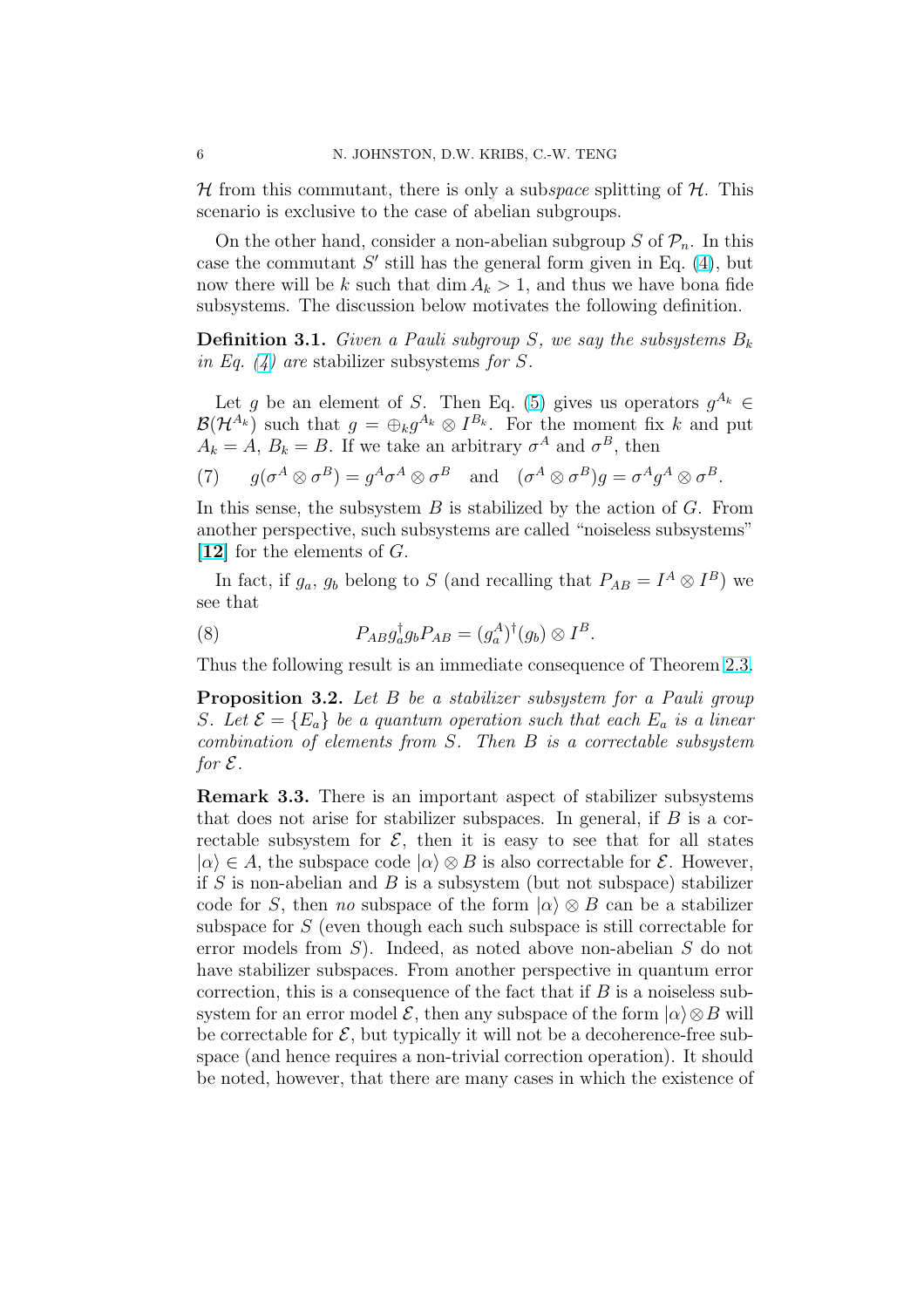<span id="page-6-0"></span>a subsystem code implies the existence of a classic stabilizer code with comparable features [16].

We conclude this section with an illustrative two-qubit example.

**Example 3.4.** If  $S = \langle ZI, II \rangle$  $S = \langle ZI, II \rangle$  $S = \langle ZI, II \rangle$ , then  $S' = \mathcal{M}_2 \oplus \mathcal{M}_2$  and the associated decomposition of two-qubit space is  $\mathbb{C}^4 = B_1 \oplus B_2$  where  $B_1 = \text{span}\{|00\rangle, |01\rangle\}$  and  $B_2 = \text{span}\{|10\rangle, |11\rangle\}$ . The subspace  $B_1$ (and its symmetric counterpart  $B_2$ ) is the simplest example of a stabilizer subspace code.

Consider now the non-abelian Pauli subgroup

 $S = \langle ZI, XX \rangle = \{\pm ZI, \pm XX, \pm I, \pm iYX\}.$ 

One can check by direct calculation that with respect to the standard ordered basis  $\{|00\rangle, |01\rangle, |10\rangle, |11\rangle\}$ , we have  $\mathbf{A}^{\dagger}$ 

(9) 
$$
S' = \left\{ \begin{pmatrix} a & b & 0 \\ c & d & 0 \\ 0 & b & a \end{pmatrix} : a, b, c, d \in \mathbb{C}^2 \right\} \cong I_2 \otimes \mathcal{M}_2.
$$

The controlled-NOT operator  $U = I_2 \oplus X$  is a unitary that induces the unitary equivalence  $S' \cong I_2 \otimes \mathcal{M}_2$ . Thus a single-qubit stabilizer subsystem for  $S$  is identified with the second sector of the new tensor structure  $\mathbb{C}^4 = A \otimes B = \text{span}\{|i'_1 i'_2\rangle\}$  given by  $|0'0'\rangle \equiv |00\rangle, |0'1'\rangle \equiv$  $|01\rangle, |1'0'\rangle \equiv |11\rangle, |1'1'\rangle \equiv |10\rangle.$ 

Remark 3.5. The stabilizer formalism for OQEC as introduced by Poulin in [7] is arrived at from a perspective different from that presented here. In particular, abelian Pauli groups associated with known stabilizer codes are considered first, then subsystem structure is discerned within the code. Nevertheless, the stabilizer subsystem codes that can b[e f](#page-12-0)ound through the above approach coincide with the codes discovered through the approach of [7]. This is one consequence of Theorem 4.1 below; namely, stabilizer subsystems for arbitrary Pauli groups still depend in an explicit way on the structure of maximal abelian subgroups.

#### 4. La[rges](#page-7-0)t Stabilizer Subsystem for a Pauli Subgroup

The discussion of the previous section shows that the problem of identifying stabilizer subsystems for Pauli groups is equivalent to explicitly computing commutant structures for such groups. There is of course computer software that can be used for this purpose. However, a conceptual technique for determining this structure in terms of the group's properties, and in particular the largest subsystem available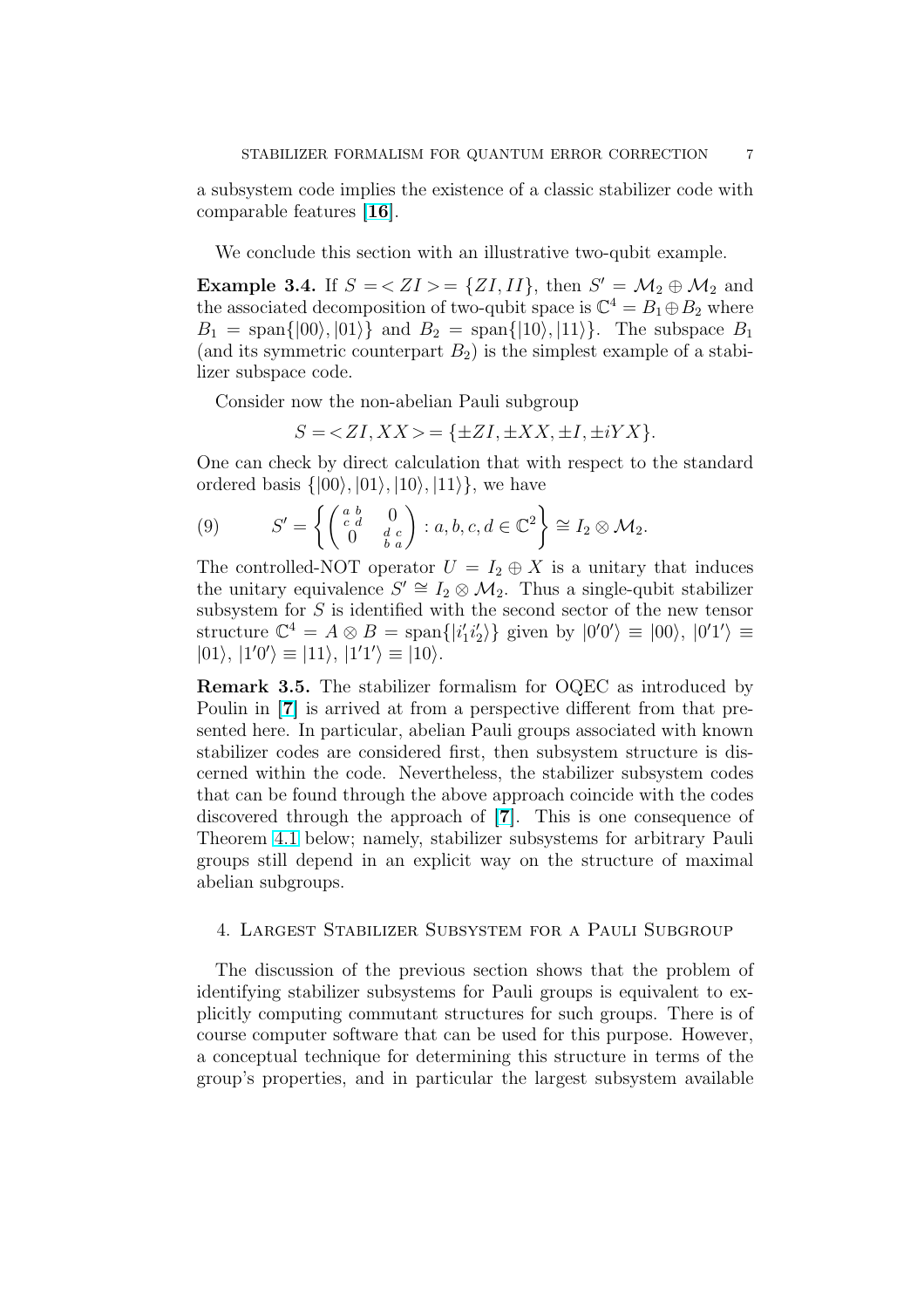<span id="page-7-0"></span>for encoding, is highly desirable. In this section we derive such a result. Some thought reveals Theorem 4.1 to be quite intuitive, though explicitly proving it is somewhat delicate.

A key result in the classic case is that the commutant of an abelian Pauli group, with k elements in a minimal generating set, includes a maximal stabilizer subspace of dimension  $2<sup>k</sup>$ . The following may be regarded as a generalization of this result to the case of arbitrary Pauli groups. Note that every non-abelian group G contains the elements  $\pm I$ (in fact this property determines non-abelianality for Pauli groups). As the phase factors  $\mathcal{I} = \{\pm I, \pm iI\}$  do not effect commutant structure, to streamline the presentation we shall assume  $G$  contains  $\mathcal{I}$ .

**Theorem 4.1.** Let  $G = G \cup \mathcal{I}$  be a subgroup of  $\mathcal{P}_n$ . Let  $S_0 = \mathcal{I} \cup$  ${g_1, \ldots, g_m}$  be a minimal generating set for a maximal abelian subgroup  $S$  of  $G$ . Then the commutant  $G'$  contains a subalgebra isomorphic to  $\mathcal{M}_r$ , where  $r = 2^{n-m}$ , and this is the largest matrix algebra that  $can be imbedded into G'.$  In other words, there is a stabilizer subsystem for G that encodes  $n - m$  logical qubits, and this is optimal.

To prove the theorem we shall derive a number of ancillary results on Pauli subgroups. As noted above, the abelian special case of this result is a central starting point for the classic stabilizer formalism. Here we state it in operator algebraic language.

**Lemma 4.2.** Let S be generated by  $\{Z_1, \ldots, Z_m\}$  for some  $1 \leq m \leq n$ . Then the commutant  $S'$  is unitarily equivalent to the algebra direct sum  $S' \cong \mathcal{M}_r^{(2^m)}$ , where  $r = 2^{n-m}$ .

**Proof.** The operators  $\frac{I \pm Z_j}{2}$  project onto the  $\pm 1$  eigenspaces for  $Z_j$ . It follows that the projections  $P_x = \prod_{i=1}^m$  $j=1$  $I+(-1)^{x_j}Z_j$  $\frac{1)^{-j}Z_j}{2}$ , for  $x = (x_1, \ldots, x_m) \in$  $\mathbb{Z}_2^m$ , are mutually orthogonal, sum to the identity, and are the same rank (which is necessarily  $2^{n-m}$ ). They also span the algebra  $\text{Alg}(S)$ generated by S. Hence the stated form for  $S'$  is evident.

The next result quantifies the size of minimal generating sets for Pauli groups. It relies on a straightforward combinatorial argument based on properties of the Pauli group.

**Lemma 4.3.** Let G be a subgroup of  $\mathcal{P}_n$ . Then  $|G| = 2^{k+2}$  if and only if G is minimally generated by a set  $G_0 \supseteq \mathcal{I}$  such that  $|G_0 \setminus \mathcal{I}| = k$ .

**Proof.** Sufficiency follows readily from the fact that the  $4 \cdot 2^k$  elements obtained from products of elements from  $G_0$  are distinct. To see necessity, one can proceed inductively by first letting  $G_1$  be a subgroup of  $\mathcal{P}_n$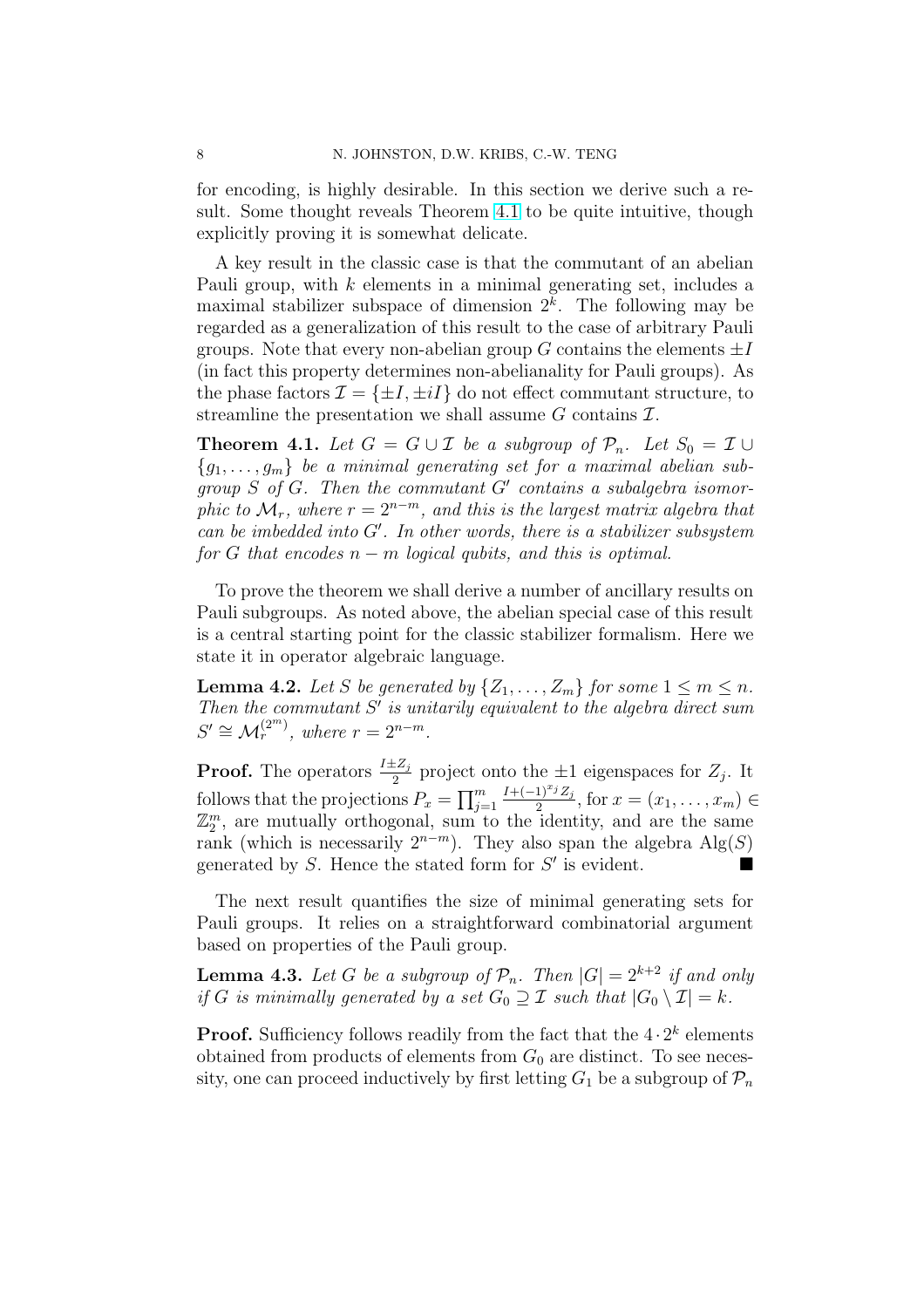<span id="page-8-0"></span>with  $|G_1| = 2^{r+2}$ , such that  $G_1$  is minimally generated by r non-phase factor elements of  $\mathcal{P}_n$ . Then let  $G_2$  be a subgroup of  $\mathcal{P}_n$  that contains  $G_1$  such that  $|G_2| = 2^{r+3}$ . Clearly there must be at least  $r+1$  generators for  $G_2$ , but simply by choosing an element belonging to  $G_2 \setminus G_1$ , one can check that a generating set for  $G_2$  is obtained consisting of this element and the generators for  $G_1$ .

Given a group G and an element  $g \in G$ , we denote the centralizer of g inside G by  $C(g) = \{h \in G : [h, g] = 0\}$ . Of course, the centralizer of any element inside an abelian group is equal to the entire group, whereas the same is not true inside non-abelian groups.

**Lemma 4.4.** Let G be a non-abelian subgroup of  $\mathcal{P}_n$  such that  $|G| =$  $2^{k+2}$ . Let g be an element of G that anti-commutes with some element of G. Then  $|C(g)| = 2^{k+1}$ .

**Proof.** First assume that  $|C(g)| < 2^{k+1}$ . Then there exist  $2^{k+1} + 1$ elements  $g_i \in G$  that anti-commute with g. In particular, observe that g commutes with all products  $g_i g_j$ . For a fixed i the elements  $g_i g_j$ are distinct, and hence there are at least  $2^{k+1} + 1$  distinct elements  $g_i g_j$ . Thus, g commutes with at least  $2^{k+1} + 1$  elements of G, which yields a contradiction since  $|G| = 2^{k+2}$  by hypothesis. It follows that  $|C(g)| \geq 2^{k+1}$ .

Since  $C(g)$  is a subgroup of G and  $|G| = 2^{k+2}$ , if  $|C(g)| > 2^{k+1}$ , then necessarily we would have  $C(g) = G$ . But this would be a contradiction as q anti-commutes with at least one element of  $G$  by hypothesis. The result follows.

The following result gives information on the size of abelian subgroups of Pauli groups.

**Lemma 4.5.** Let G be a subgroup of  $\mathcal{P}_n$  such that  $|G| = 2^{k+2}$ . Then there exists an abelian subgroup S of G such that  $|S| \geq 2^{(k/2)+2}$ .

**Proof.** The result is immediate if G is abelian, so assume this is not the case.

We may construct the group S inductively as follows. Set  $r = 1$ and  $G_r = G$ . Let g be an element of  $G_r$  that does not commute with all of  $G_r$ . Then  $|C(q)| = 2^{k-r+2}$  by Lemma 4.4. If  $C(q)$  is abelian, set  $S = C(g)$  and stop. If  $C(g)$  is not abelian, set  $r = r + 1$  and set  $G_r = C(g)$ . Repeat this process until  $C(g)$  is abelian. As G is a finite group the process will eventually terminate.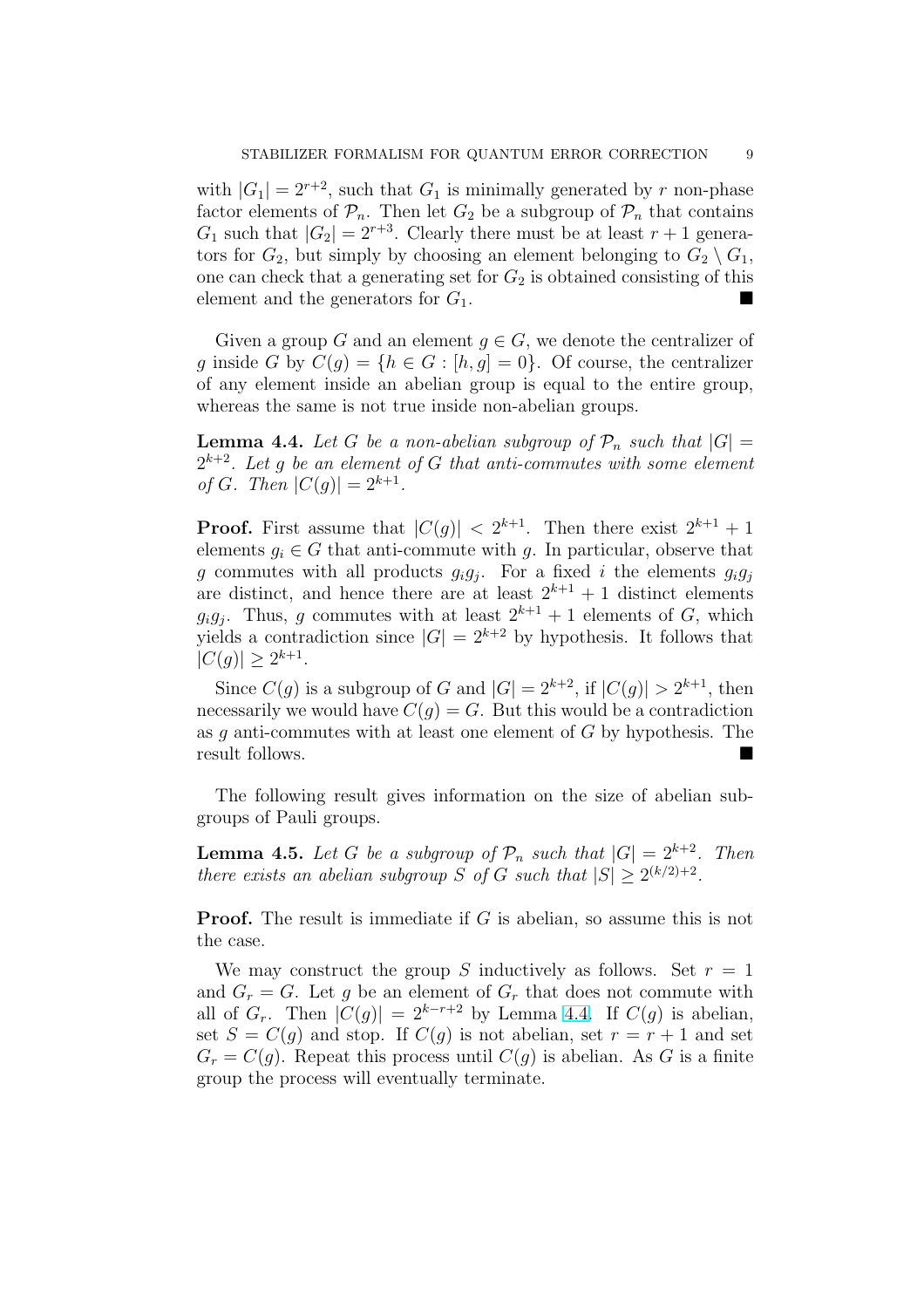<span id="page-9-0"></span>It remains to show that the above procedure terminates with  $r \leq$  $k/2$ . (Note that if  $k = 1$ , the group G was abelian to begin with, so we make the convention in such a situation that  $r = 0$ .) To see why this is the case, we consider the above procedure in terms of the generators of  $G_r$ . Let  $S_r = \mathcal{I} \cup \{g_1, \ldots, g_{k-r}\}\$ be a minimal set of generators for  $G_r$ , given by Lemma 4.3. When Lemma 4.4 is applied to  $G_r$ , we see that  $G_{r+1}$  is a subgroup of  $G_r$  such that  $|G_{r+1}| = \frac{1}{2}$  $\frac{1}{2}|G_r|$ . Hence  $G_{r+1}$ has a minimal generating set with exactly one less generator than  $G_r$ by Lemma 4.3. But note that the eleme[nt us](#page-8-0)ed in this application of Lemma 4.4 for  $G_r$  cou[ld b](#page-7-0)e a generator of  $G_{r+1}$ , as can any generator  $g_i$ of  $G_r$  that commuted with all of  $G_r$ . Thus,  $G_{r+1}$  has one less generator than  $G_r$ , b[ut on](#page-7-0)e more generator that commutes with the whole group.

Ther[efore](#page-8-0), the generating set of  $G_r$  will be abelian after no more than  $k/2$  iterations of this process, since each iteration results in a group that is generated by a set with two fewer elements that anti-commute with some element of the group. (If  $k$  is odd, we make use of the fact that any group generated by a single element will be abelian.) Thus, following the above process we can construct an abelian subgroup S of  $G$  with the desired property.

Finally, we shall make use of the following structural result on the size of intersected Pauli groups.

**Lemma 4.6.** Let G and H be subgroups of  $\mathcal{P}_n$  such that  $|G| = 2^a$  and  $|H| = 2^b$ . Then  $|G \cap H| \geq 2^{a+b-2n-2}$ .

**Proof.** We shall proceed by fixing G and inducting downwards on b. The base case  $b = 2n + 2$  trivially follows since H is equal to  $\mathcal{P}_n$ .

Now assume the result holds for  $b = r$ . As in Lemma 4.3, we can add elements to a generating set of  $G \cap H$  to obtain a generating set of either G or H. Suppose  $|G \cap H| = 2^p$ , so Lemma 4.3 implies that a minimal generating set  $F_0$  for  $G \cap H$  has at least  $p-2$  elements in addition to  $\mathcal I$ . By Lemma 4.3,  $G$  and  $H$  have minimal ge[nerat](#page-7-0)ing sets of  $a - 2$  and  $r - 2$  elements respectively, again excluding  $\mathcal{I}$ . Thus, we can find elements  $g_i$  and  $h_j$  such that the sets  $G_0 = F_0 \cup \{g_1, \ldots, g_{a-p}\}\$ and  $H_0 = F_0 \cup \{h_1, \ldots, h_{r-p}\}\$  $H_0 = F_0 \cup \{h_1, \ldots, h_{r-p}\}\$  $H_0 = F_0 \cup \{h_1, \ldots, h_{r-p}\}\$  generate G and H.

If we remove one generator of  $H$  and call the new group generated  $H_1$ , there are two cases to consider. If we were to remove one of the  $h_j$ , the size of H would be reduced by a factor of 2 by Lemma 4.3. Note, however, that the size of  $G \cap H$  would be unaffected. If instead we were to remove one of the non- $\mathcal I$  elements of  $F_0$ , again by Lemma 4.3 the size of both H and  $G \cap H$  would be reduced by a factor o[f 2.](#page-7-0) Either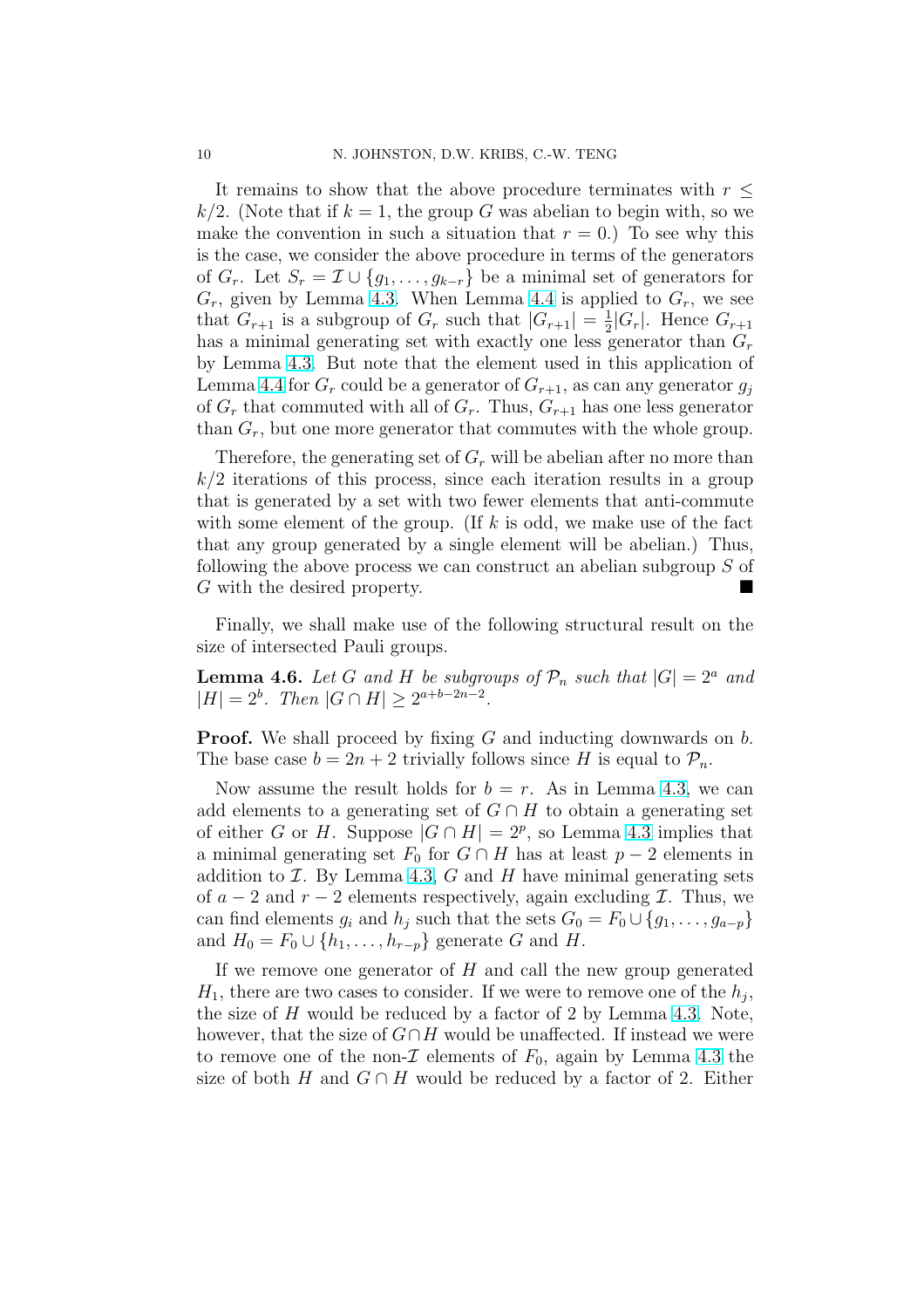way, since  $p \ge a + r - 2n - 2$  from the induction hypothesis, it follows that  $|G \cap H_1| \geq 2^{a+r-2n-3}$ . This completes the proof since  $|H_1| = 2^{r-1}$ . ¥

*Proof of Theorem 4.1.* By Lemma 4.5 we have  $|S| \ge 2^{(k/2)+2}$ , which by Lemma 4.3 implies that  $m \geq k - m$ . As in Lemma 4.3, there exists  $P_1, \ldots, P_{k-m} \in \mathcal{P}_n$  such that  $G_0 = S_0 \cup \{P_1, \ldots, P_{k-m}\}\$ is a minimal generating set for  $G$ . We may now find a unitary  $U$  in the "Clifford" group" (which is [the](#page-7-0) normalizer [grou](#page-8-0)p of  $\mathcal{P}_n$  inside the group of all unitarie[s on](#page-7-0) *n* qubits) such that each  $Ug_jU^{\dagger} = Z_j$  [and](#page-7-0) each  $UP_iU^{\dagger}$ belongs to  $\mathcal{P}_n$ . Hence, without loss of generality we shall assume each  $g_j = Z_j$ . Thus, it follows that the commutant G' is given by

(10) 
$$
G' = \{Z_1, ..., Z_m\}' \bigcap \bigcap_{j=1}^{k-m} \text{Alg}(C(P_j)),
$$

where  $C(P_j)$  is the centralizer of  $P_j$  inside  $\mathcal{P}_n$ .

By Lemma 4.2, the algebra G' is a subalgebra of  $\mathcal{M}_r^{(2^m)}$ , where  $r = 2^{n-m}$ . Hence the largest full matrix algebra that can possibly be imbedded inside  $G'$  is  $\mathcal{M}_r$ . We complete the proof by showing that there is indeed [suc](#page-7-0)h an imbedding.

The case of an abelian group  $G$  is covered by Lemma 4.2, so assume G is non-abelian, and in particular that  $k > m$ . By Lemma 4.4 we have  $|C(P_i)| = 2^{2n+1}$  for each j. Let  $H_0 = \mathcal{I} \cup \{Z_1, \ldots, Z_n, X_{m+1}, \ldots, X_n\}$ and let  $H$  be the group generated by  $H_0$ . Then

(11) 
$$
Alg(H_0) = \{Z_1, ..., Z_m\}' \cong \mathcal{M}_r^{(2^m)}.
$$

Thus, we have

$$
G' = \text{Alg}(H_0) \bigcap \bigcap_{j=1}^{k-m} \text{Alg}(C(P_j))
$$
  
= 
$$
\text{Alg}\left(W \bigcap \bigcap_{j=1}^{k-m} C(P_j)\right)
$$

But Lemma 4.6 shows that the intersection  $H \cap C(P_i)$  is a subgroup of  $\mathcal{P}_n$  of size at least  $2^{(2n-m+2)+(2n+1)-2n-2} = 2^{2n-m+1}$ . Similarly, by repeatedly applying the lemma we see that  $H \cap C(P_1) \cap ... \cap C(P_{k-m})$  is a subgroup of  $\mathcal{P}_n$  of size at least  $2^{2n-k+2}$ . By Lemma 4.4 and Lemma 4.3, for each *i* ther[e is](#page-9-0) exactly one  $Z_j$ ,  $1 \leq j \leq m$ , such that  $Z_j$  does not belong to  $C(P_i)$ . Thus, at each stage of intersecting H with subsequent  $C(P_i)$  we can choose to remove a  $Z_j$ ,  $1 \leq j \leq m$ , from  $H_0$  (if a generator needs to be removed to preserve a minimal set) and [leav](#page-8-0)e the rest of [the](#page-7-0) generating set the same. This, combined with the fact that  $k-m \leq m$ ,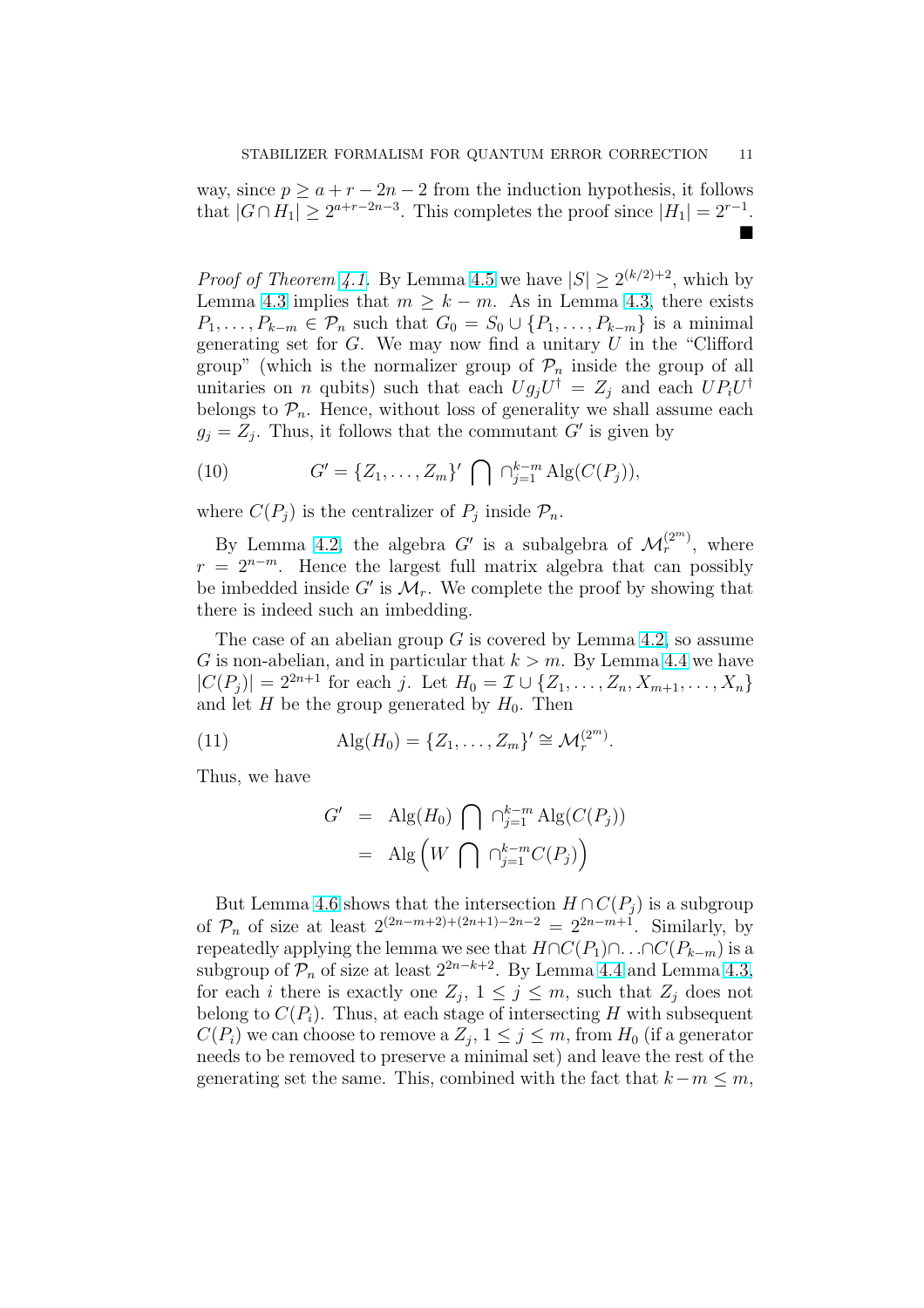shows that

(12) 
$$
G' \supseteq \text{Alg}\{Z_{m+1}, \ldots, Z_n, X_{m+1}, \ldots, X_n\}.
$$

This subalgebra is easily seen to be unitarily equivalent to the algebra  $I_s \otimes \mathcal{M}_r$ , where  $r = 2^{n-m}$  and  $s = 2^m$ , and the result follows.

**Example 4.7.** The non-abelian Pauli group  $G = \langle ZI, XX \rangle$  of Example 3.4 provides the simplest example of a bona fide stabilizer subsystem. A maximal abelian subgroup of G is given by  $S = \langle ZI \rangle$ , and here we have  $m = 1$ ,  $n = 2$ . Thus we are told by Theorem 4.1 that G has a single qubit stabilizer subsystem and that this is optimal, or, equiva[lent](#page-6-0)ly, the algebra  $\mathcal{M}_2$  is the largest full matrix algebra that can be imbedded into the commutant  $G'$ . Indeed, this is the cas[e, as](#page-7-0) the earlier calculation showed that  $G' \cong I_2 \otimes \mathcal{M}_2$ .

Example 4.8. We conclude by showing how Bacon's important subsystem refinement [10] of Shor's 9-qubit code [3] can be seen from the commutant perspective. We adopt Poulin's characterization of the code from [7].

The Bacon-Shor [cod](#page-12-0)e defines a single qubit [su](#page-12-0)bsystem of 9-qubit Hilbert space with a 4-qubit ancilla. In our earlier notation,  $B$  is 2-dimensio[na](#page-12-0)l, A is  $2^4$ -dimensional, and together  $A \otimes B$  defines a  $2^5$ dimensional subspace of  $2^9$ -dimensional Hilbert space. The algebra  $I^A \otimes \mathcal{B}(\mathcal{H}^B) \cong I_{2^4} \otimes \mathcal{M}_2$  corresponds to a simple subalgebra of the commutant  $G'$  of the Pauli group with the twelve generators given in the following table:

| $g_1$    |       | $X \quad X \quad X \quad X \quad X \quad X \quad I$ |                |                |                |                     |                             | $\overline{I}$ | $\top$           |
|----------|-------|-----------------------------------------------------|----------------|----------------|----------------|---------------------|-----------------------------|----------------|------------------|
| $g_2$    |       | $X \quad X \quad X$                                 |                | I              | I              |                     | $I \quad X \quad X \quad X$ |                |                  |
| $g_3$    |       | ZZ                                                  | $\overline{I}$ |                |                |                     | Z Z I Z Z                   |                | $\overline{I}$   |
| 94       | L     |                                                     | $Z \quad Z$    |                |                |                     | $I \quad Z \quad Z \quad I$ |                | $Z \quad Z$      |
| $g_5$    |       | Z                                                   | Z              | I              | $\overline{I}$ | $\overline{I}$      | $\overline{I}$              | $\overline{I}$ | $\boldsymbol{I}$ |
| -96      |       | T                                                   | I              | I              |                | $Z \quad Z$         | $\overline{I}$              | I              | $\boldsymbol{I}$ |
| $g_7$    | $Z^-$ | Z                                                   | I              | I              | $\overline{I}$ | I                   | $\overline{I}$              | I              | $\boldsymbol{I}$ |
| $g_8$    |       | T                                                   | T              |                |                | $Z \quad Z \quad I$ | $\overline{I}$              | I              | $\boldsymbol{I}$ |
| $g_9$    |       | Τ                                                   |                | $X$ I          |                | $I$ $I$             | $\overline{I}$              | T              | X                |
| $g_{10}$ |       |                                                     |                | $\overline{I}$ |                | $I \quad X$         | $\overline{I}$              | T              | X                |
| $g_{11}$ | X     |                                                     |                | $\overline{l}$ | T              | L                   | X                           |                | $\boldsymbol{I}$ |
| 912      |       |                                                     |                | $X$ I          |                |                     | $I \quad X$                 | $\overline{I}$ | $\overline{I}$   |

We can easily see from Theorem 4.1 that the commutant  $G'$  encodes a qubit stabilizer subsystem. Indeed, by inspection we observe that the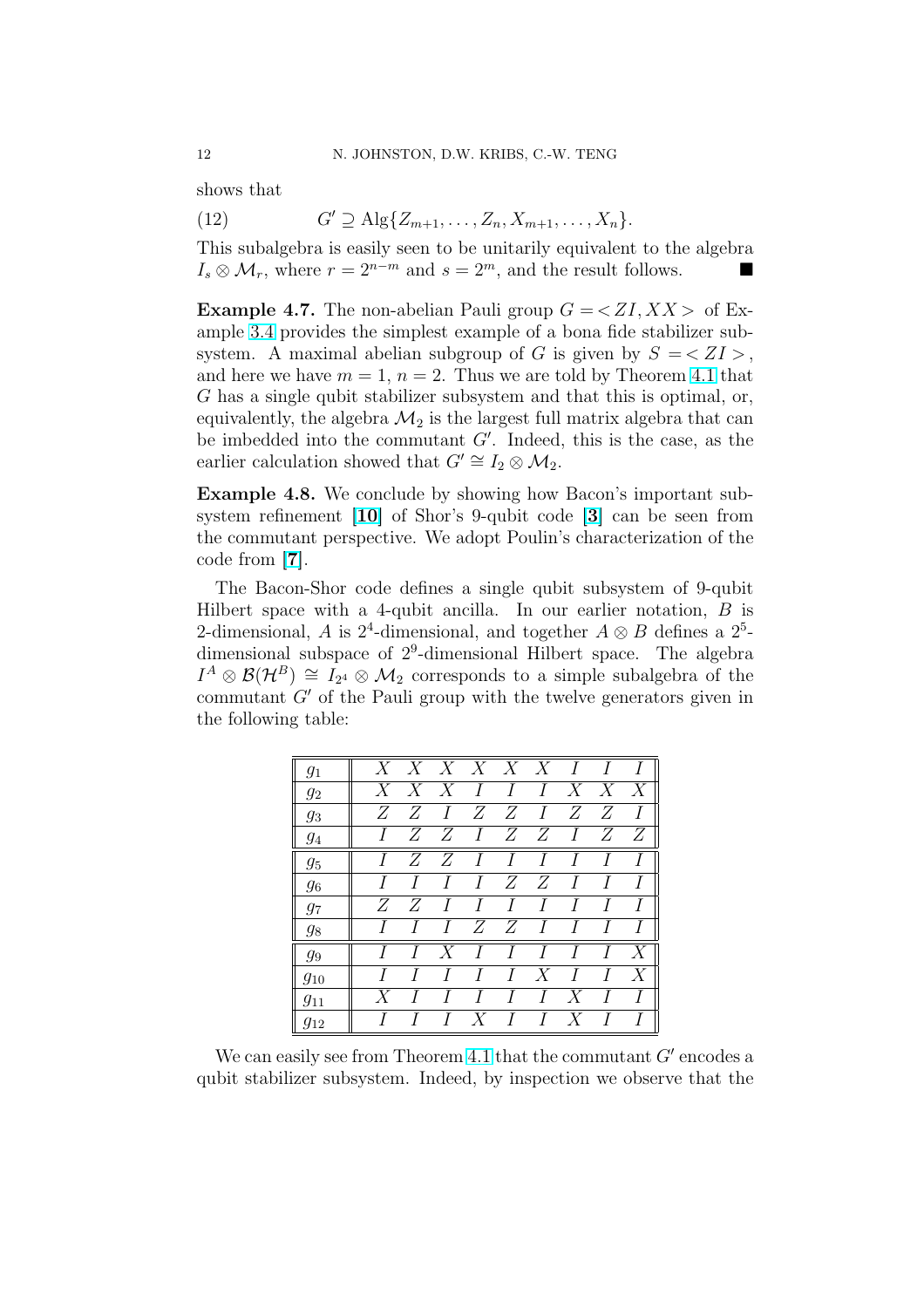<span id="page-12-0"></span>elements  ${g_1, g_2, g_3, g_4, g_5, g_6, g_7, g_8}$  generate a maximal abelian subgroup of G. Thus, here we have  $n = 9$  and  $m = 8$ , and Theorem 4.1 shows that  $\mathcal{M}_2$  can be imbedded into  $G'$ .

See [10, 7, 11] for details on the remarkable error-correcting properties of this code. Also see [15, 16] for a detailed analysis of subsys[tem](#page-7-0) codes from a coding theory perspective.

Acknowledgements. We thank Monica Cojocaru, Daniel Gottesman, Andreas Klappenecker, an[d David](#page-13-0) Poulin for helpful discussions. N.J. was supported by an NSERC undergraduate research award and C.- W.T. was supported by a UofG graduate research award. D.W.K. was partially supported by ERA, NSERC, CFI and OIT, and is grateful for kind hospitality of the Banff International Research Station, workshops 06w5027 and 07w5119.

#### **REFERENCES**

- [1] D. Gottesman, Class of quantum error correcting codes saturating the quantum Hamming bound, Phys. Rev. A 54 1862 (1996).
- [2] D. Gottesman, Stabilizer codes and quantum error correction, Ph.D. thesis, California Institute of Technology, Pasadena, CA (1997).
- [3] P. W. Shor, Scheme for reducing decoherence in quantum computer memory, Phys. Rev. A 52, R2493 (1995).
- [4] A. M. Steane, Error correcting codes in quantum theory, Phys. Rev. Lett. 77, 793 (1996).
- [5] C. H. Bennett, D. P. DiVincenzo, J. A. Smolin, and W. K. Wootters, Mixed state entanglement and quantum error correction, Phys. Rev. A 54, 3824 (1996).
- [6] E. Knill and R. Laflamme, A theory of quantum error-correcting codes, Phys. Rev. A 55, 900 (1997).
- [7] D. Poulin, Stabilizer formalism for operator quantum error correction, Phys. Rev. Lett.,95, 230504 (2005).
- [8] D. Kribs, R. Laflamme and D. Poulin, Unified and generalized approach to quantum error correction, Phys. Rev. Lett.,94, 180501 (2005).
- [9] D. W. Kribs, R. Laflamme, D. Poulin and M. Lesosky, Operator quantum error correction, Quantum Inf. & Comp.,6 (2006), 382-399.
- [10] D. Bacon, Operator quantum error correcting subsystems for self-correcting quantum memories, Phys. Rev. A,73, 012340 (2006).
- [11] P. Aliferis and A. W. Cross, Subsystem fault tolerance with the Bacon-Shor  $code$ , quant-ph/0610063.
- [12] D. W. Kribs, A quantum computing primer for operator theorists, Lin. Alg. Appl.,400 (2005), 147-167.
- [13] C. Beny, A. Kempf and D. W. Kribs, *Generalization of quantum error correc*tion via the Heisenberg picture, Phys. Rev. Lett.,98, 100502 (2007).
- [14] M. A. Nielsen and D. Poulin, Algebraic and information-theoretic conditions for operator quantum error-correction, e-print quant-ph/0506069.